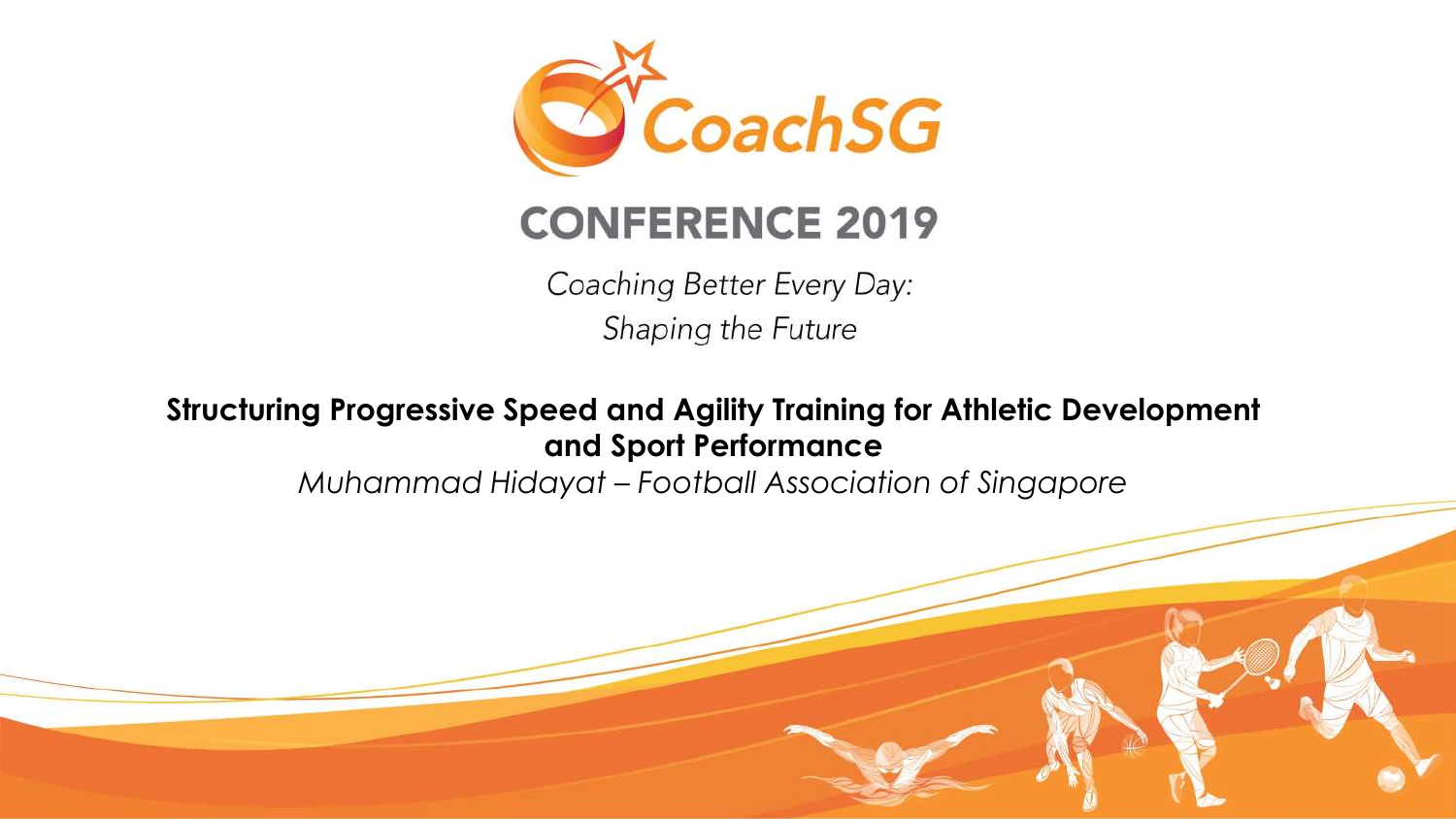

# **Session Objective**

Equip coaches with the knowledge on structuring progressive speed and agility training based upon key scientific principles of quality movements and movements in sports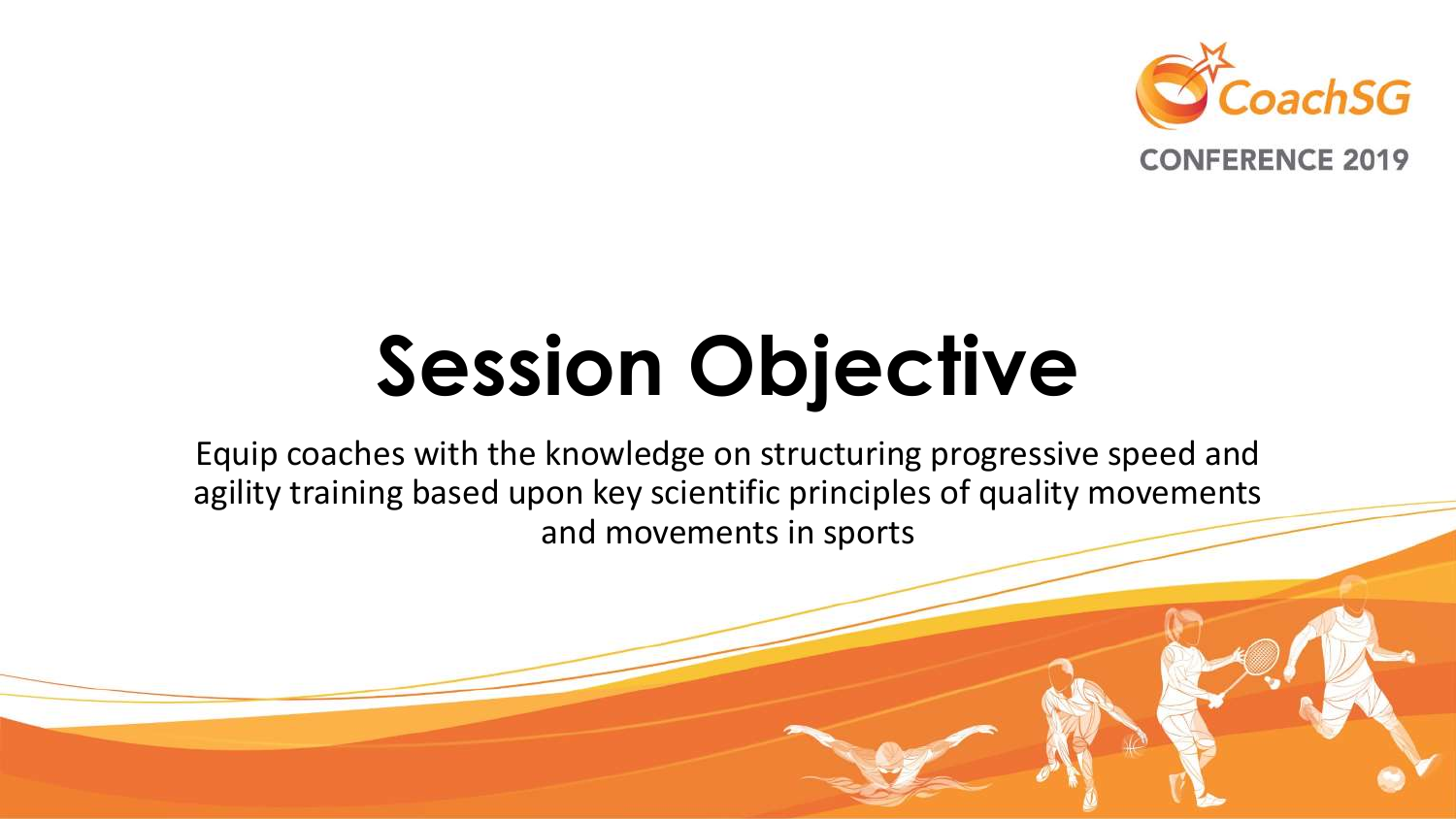## **Key Outcomes**



- Gain awareness and knowledge that leads to the proper execution of various multi-planar movement skills, which are relevant to athletic development and field/ court based sports.
- Provide relevant ideas and tools to expand your options and ability when structuring or coaching a progressive speed and agility program.
- Create an avenue for you to utilize speed and agility for fun and engagement when incorporating it into your training sessions.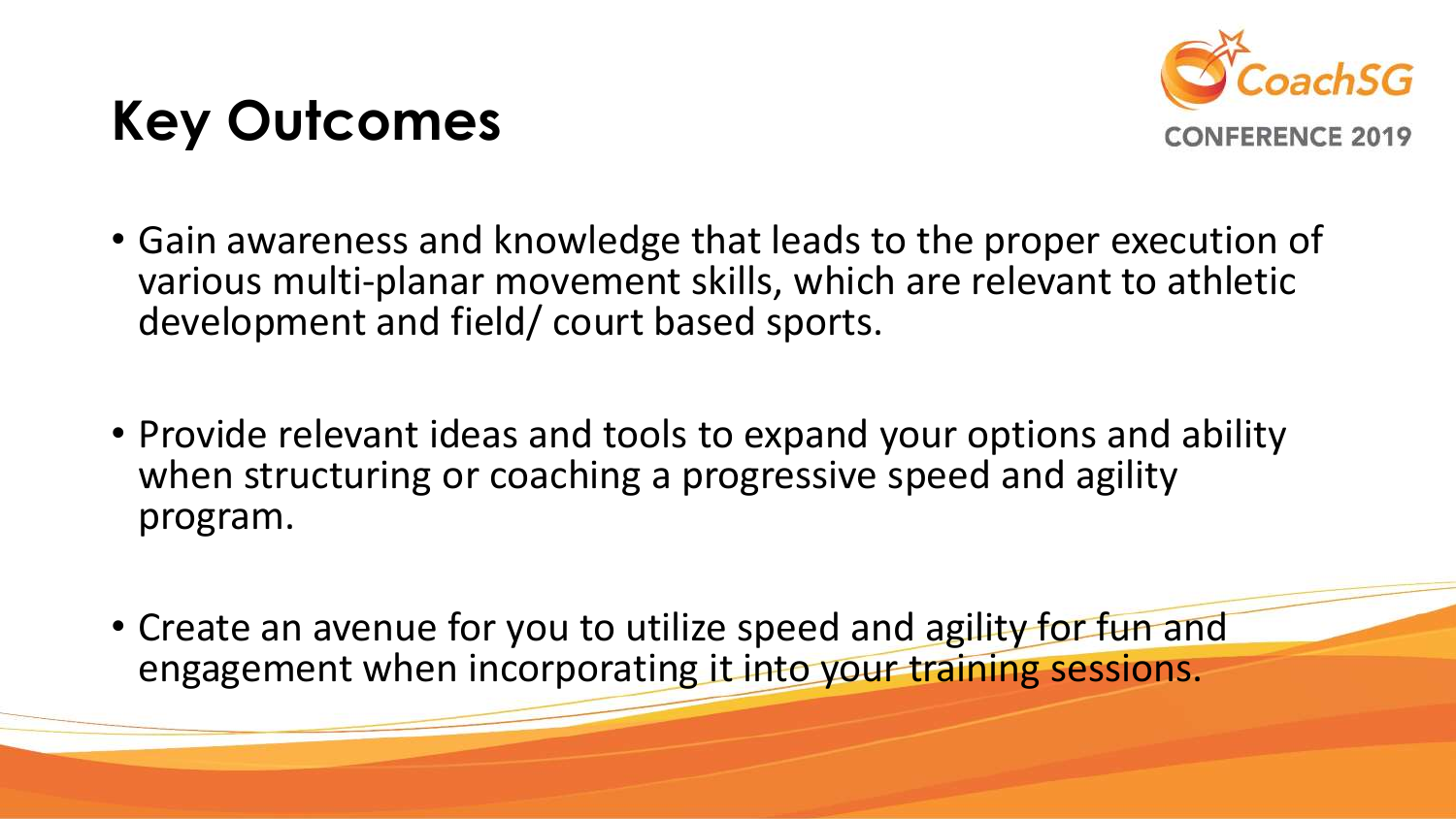## **3 Phases of Progression**



### **1. Multi-Planar Movement Drills**

• Coverage of multi-planar movement skills that are relevant to sport through static and basic movement drills

### **2. Dynamic Integration**

• Integration of the multi-planar movement skills acquired in phase 1 to form 'change of direction' (COD) drills

### **3. Agility**

• Introduction of chaos/ unpredictability into the movement drills via auditory or visual stimulus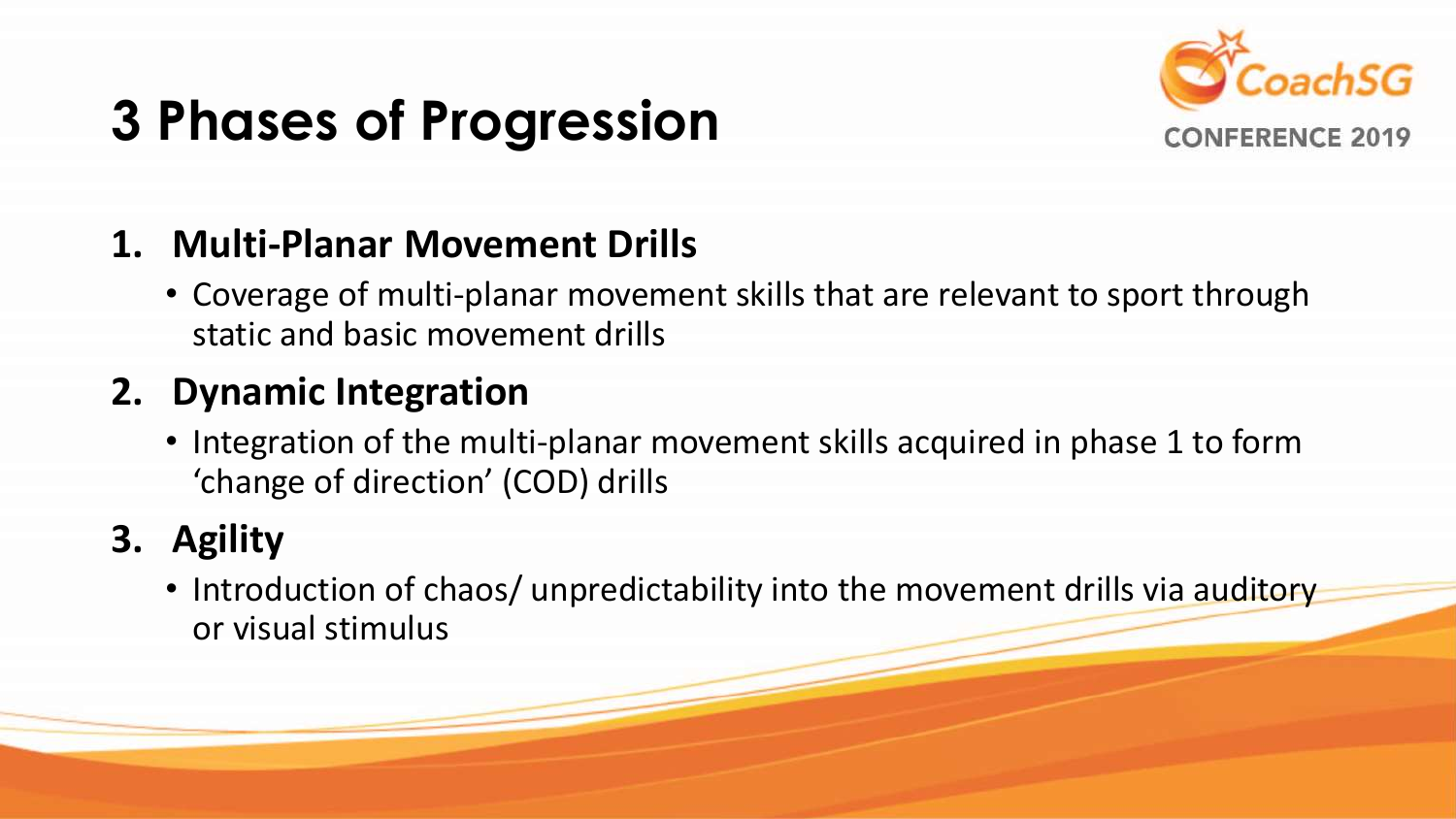

## **Phase 1: Multi-Planar Movement Drills**

- 1. No sudden reaction to a stimulus
- 2. Develop competency in acquiring the various movement skills
- **Static Drills**
	- Forward Braking
	- Reverse Braking
	- Lateral Braking
	- Hip Turn
- **Movement Matrix**
	- Linear Run-out
	- Back Pedal
	- Position Jockey
	- Reverse Jockey
	- Side Shuffle
	- Crossovers
- **COD Mechanics**
	- Plant Step
	- Cut Step
	- False Step/ Drop Step
	- Crossover Step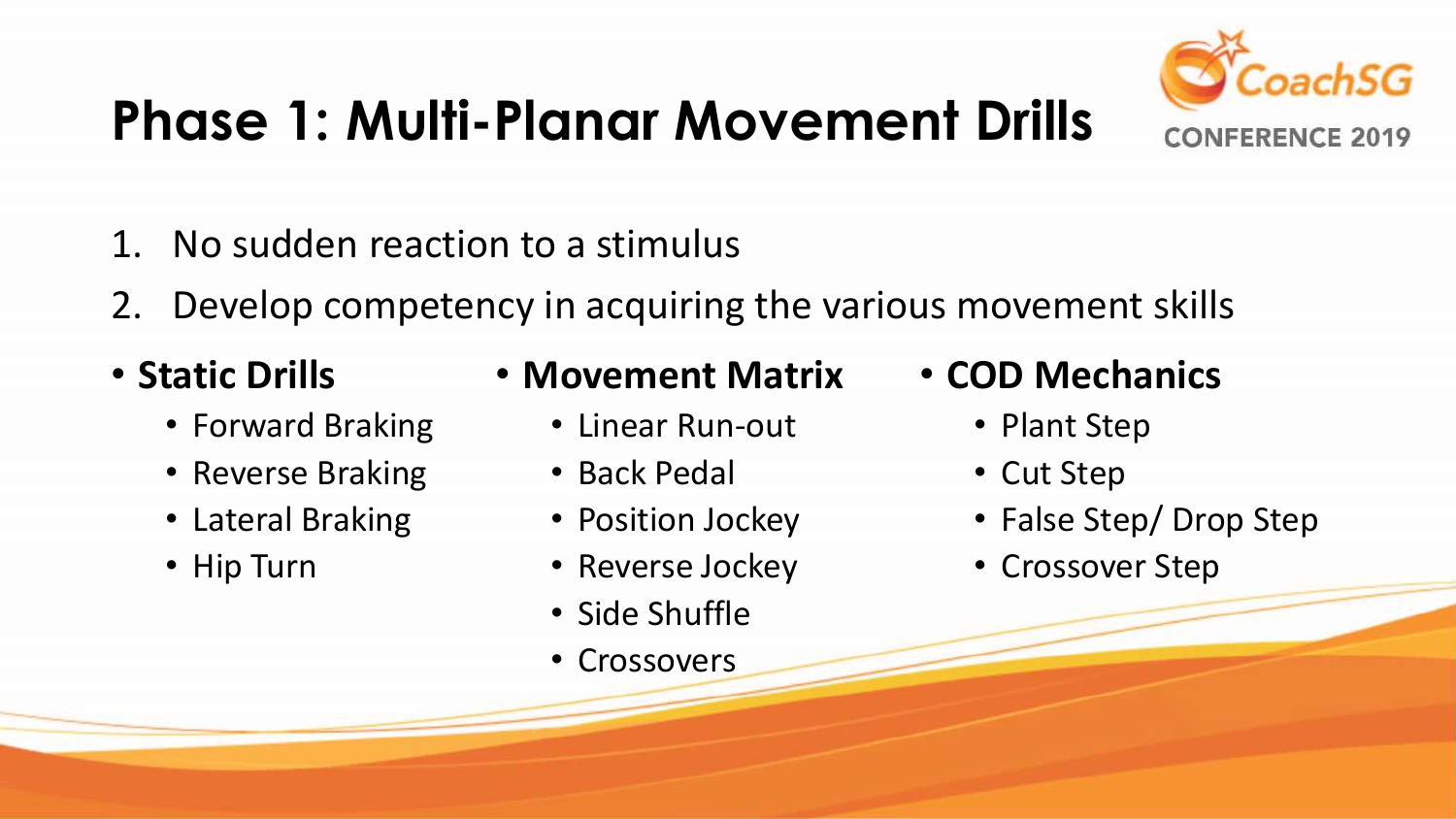## **COD Mechanics**





### **Plant Step (Forward Braking) Plant Step (Reverse Braking)**

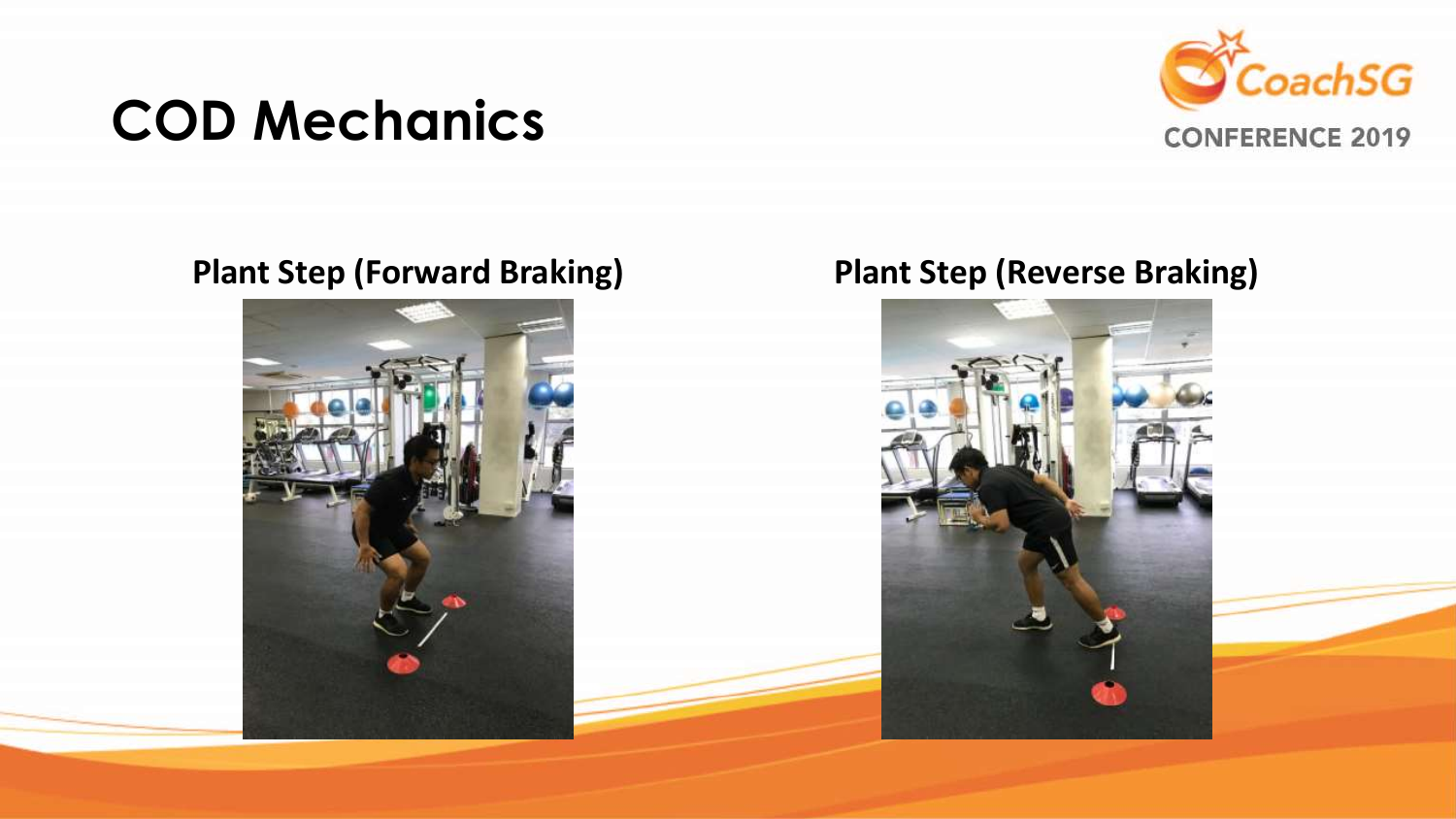## **COD Mechanics**



### **Cut Step (Lateral Braking) Drop Step Crossover Step**





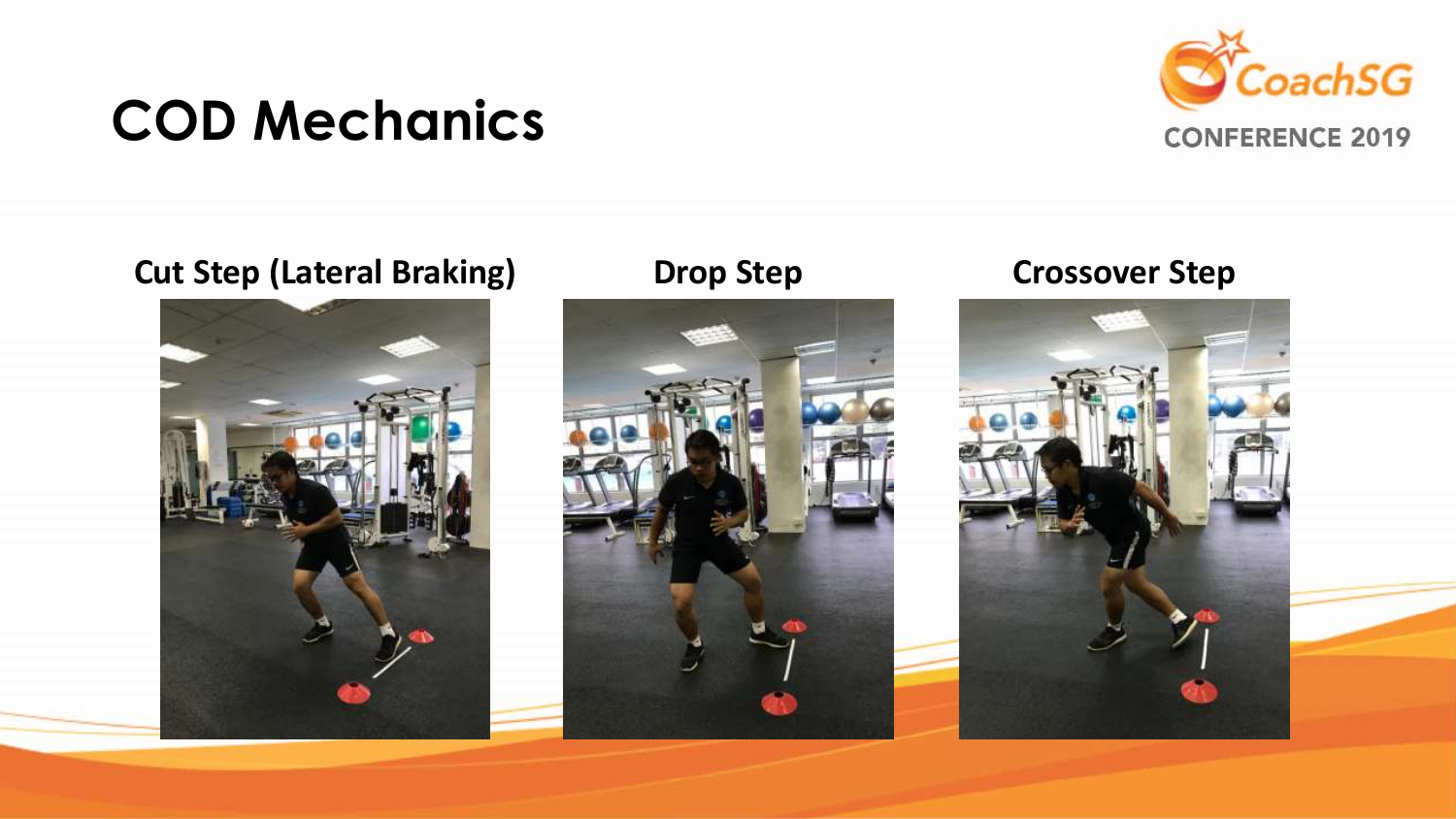## **Phase 2: Dynamic Integration**



- COD Drills that mimic movements in sport
- No sudden reaction to a stimulus
- Reinforce the acquired skills from phase 1
- Added dynamism and speed of movement

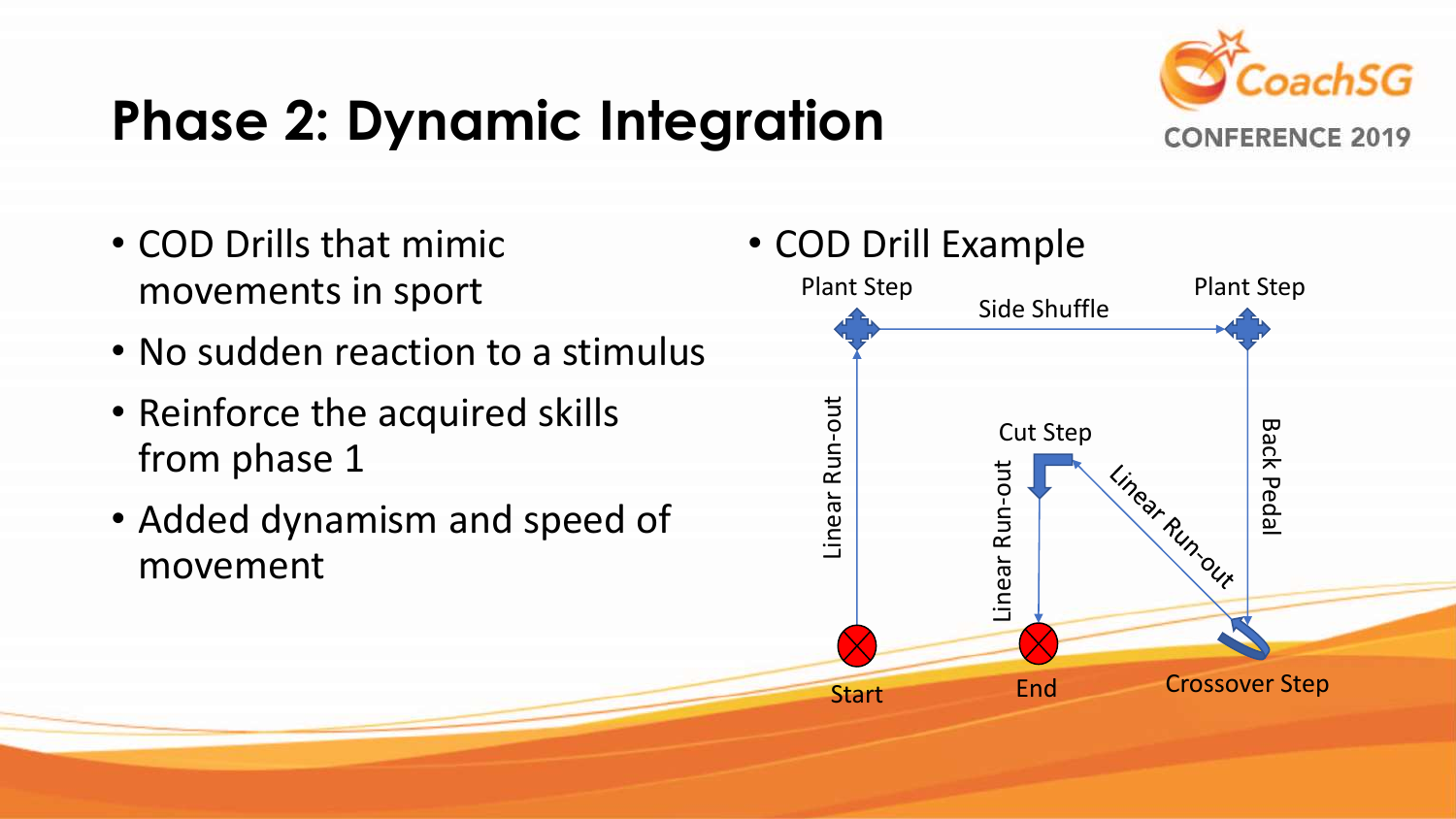

## **Phase 3: Agility**

- Definition:
	- Rapid whole body movement with change of direction or speed in response to a stimulus
- Drill progression less unpredictability  $\rightarrow$  more unpredictability
- Example:
	- Left-Right Reaction Drills (Y-Shaped Agility Test)
	- Straight Line Mirror Drills
	- Grid Mirror Drills
	- Open Play (Box Tag)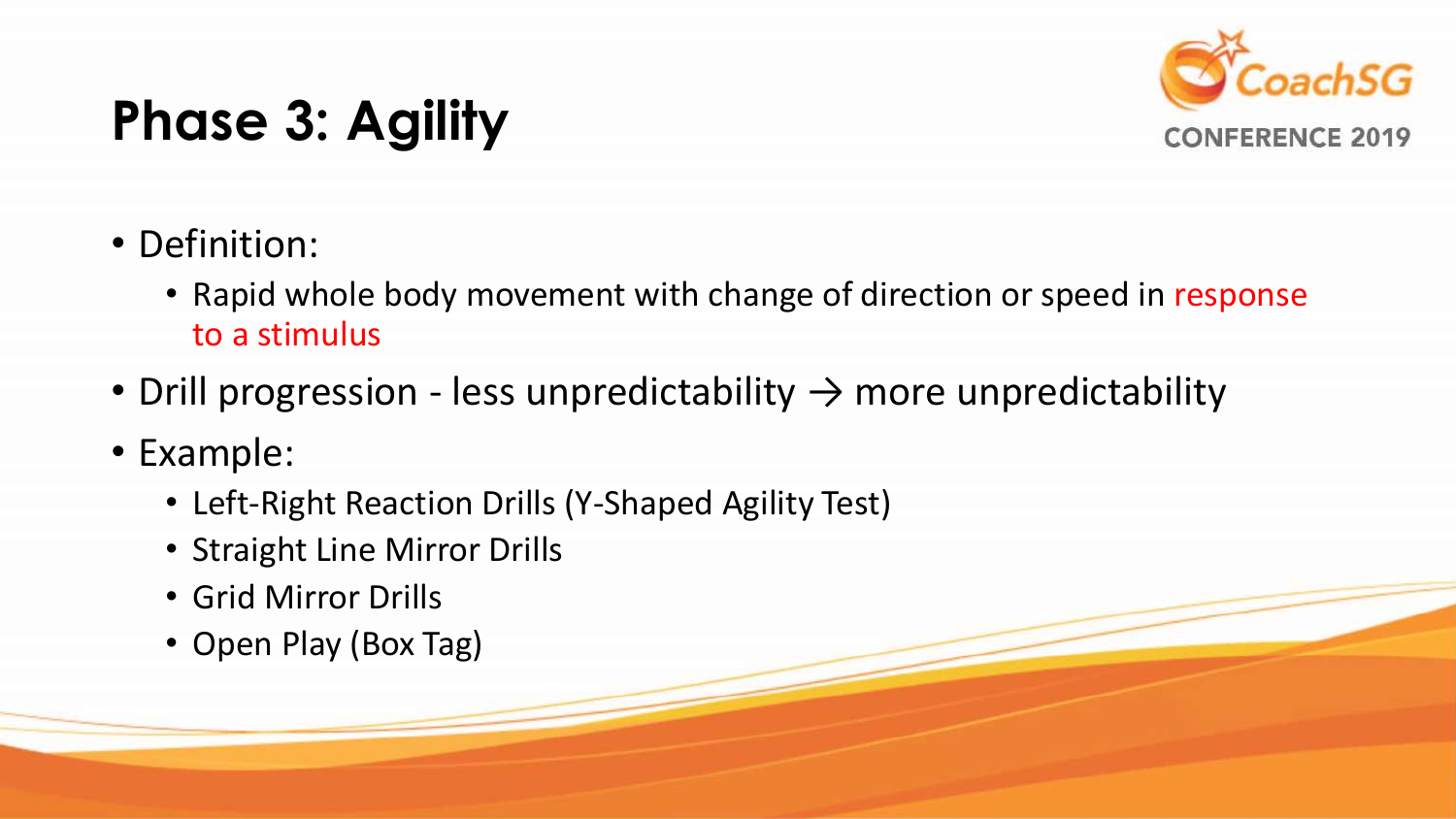

## **Better movement patterns → Reduced risk of injury → Increase player availability → Better performance**